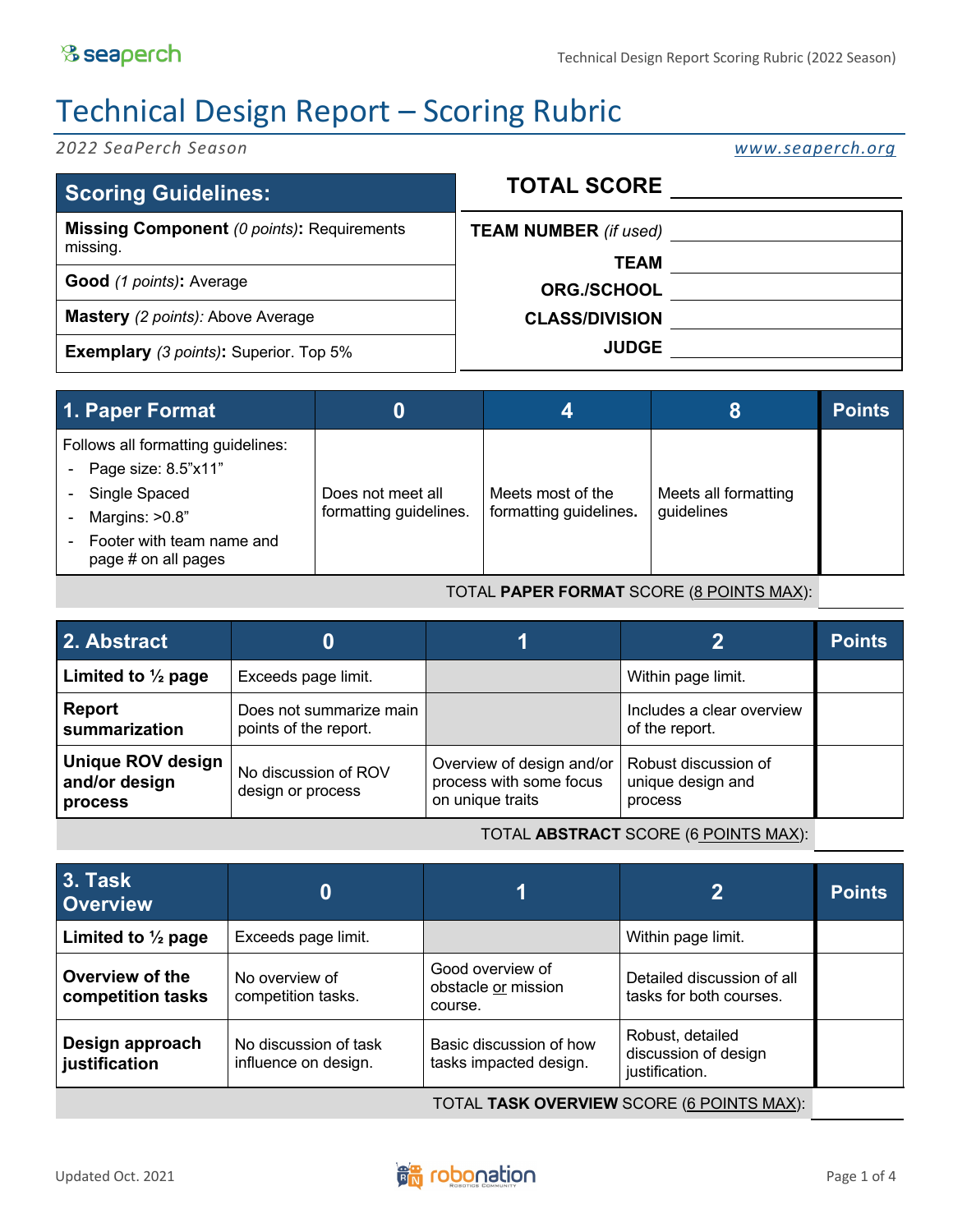## <sup>8</sup> seaperch

| 4. Design<br><b>Approach</b>                              | $\bf{0}$                                           |                                                       | $\overline{2}$                                                    | $\overline{3}$                                                          | <b>Points</b> |
|-----------------------------------------------------------|----------------------------------------------------|-------------------------------------------------------|-------------------------------------------------------------------|-------------------------------------------------------------------------|---------------|
| Limited to 2 pages                                        | Exceeds page<br>limit.                             |                                                       | Within page limit.                                                |                                                                         |               |
| Team's approach to<br>engineering design<br>process (EDP) | No overview of<br>team approach to<br>EDP.         | Little discussion of<br>team approach to<br>EDP.      | Good discussion<br>of team's<br>approach to EDP.                  | Robust discussion<br>of team's strategy<br>to EDP.                      |               |
| <b>Design iterations</b>                                  | No discussion of<br>design iterations.             | Basic discussion<br>of design<br>iterations.          | Good discussion<br>and analysis of<br>design iterations.          | Robust discussion<br>& analysis of<br>design iterations.                |               |
| Conceptual<br>drawings and/or<br>graphics                 | No drawings or<br>graphics.                        | Includes<br>graphic(s) within<br>report.              | Good graphic(s)<br>with context within<br>report.                 | High-quality<br>graphics with<br>labels that<br>enhance text            |               |
| <b>Final design</b>                                       | No discussion of<br>final design.                  | Basic discussion<br>of final design<br>features.      | Good discussion<br>of final design<br>features/decisions          | Robust discussion<br>of final design<br>features/decisions.             |               |
| <b>Novelty of ROV</b><br>design or approach               | No discussion of<br>design or<br>approach novelty. | Basic discussion<br>of design or<br>approach novelty. | Good discussion<br>of design or<br>approach novelty.              | Strong discussion<br>& analysis of ROV<br>design & approach<br>novelty. |               |
| <b>Scientific and</b><br>engineering terms                | Includes no<br>engineering terms.                  | Includes 2-4<br>engineering terms.                    | Includes 5+ terms;<br>not fully<br>embedded or<br>lacking context | Includes 5+ terms<br>embedded in text<br>& enhancing the<br>section.    |               |

TOTAL **DESIGN APPROACH** SCORE (20 POINTS MAX):

| 5. Experimental<br><b>Results</b>                        | $\bf{0}$                                         |                                                                     | $\mathbf 2$                                                                          | $\overline{3}$                                                                   | <b>Points</b> |
|----------------------------------------------------------|--------------------------------------------------|---------------------------------------------------------------------|--------------------------------------------------------------------------------------|----------------------------------------------------------------------------------|---------------|
| Limited to 1 page                                        | Exceeds page<br>limit.                           |                                                                     | Within page limit.                                                                   |                                                                                  |               |
| In-water and/or<br>simulated testing<br>overview         | No discussion of<br>testing.                     | Basic overview &<br>discussion of<br>testing conducted.             | Good discussion &<br>analysis of testing<br>conducted.                               | Exceptional<br>analysis of testing<br>models utilized.                           |               |
| Impact of testing on<br>subsequent designs               | No discussion of<br>testing impact on<br>design. | Basic discussion<br>of how testing<br>impacted multiple<br>designs. | Good discussion &<br>analysis of testing<br>impact on multiple<br>design iterations. | Robust analysis of<br>testing impact on<br>multiple design<br><i>iterations.</i> |               |
| <b>Test results</b>                                      | No test results<br>included.                     | Basic discussion<br>of test results.                                | Good test results<br>analysis supported<br>by graphs and/or<br>charts.               | Robust test results<br>analysis supported<br>by graphs &<br>charts.              |               |
| TOTAL <b>EXPERIMENTAL RESULTS</b> SCORE (11 POINTS MAX): |                                                  |                                                                     |                                                                                      |                                                                                  |               |

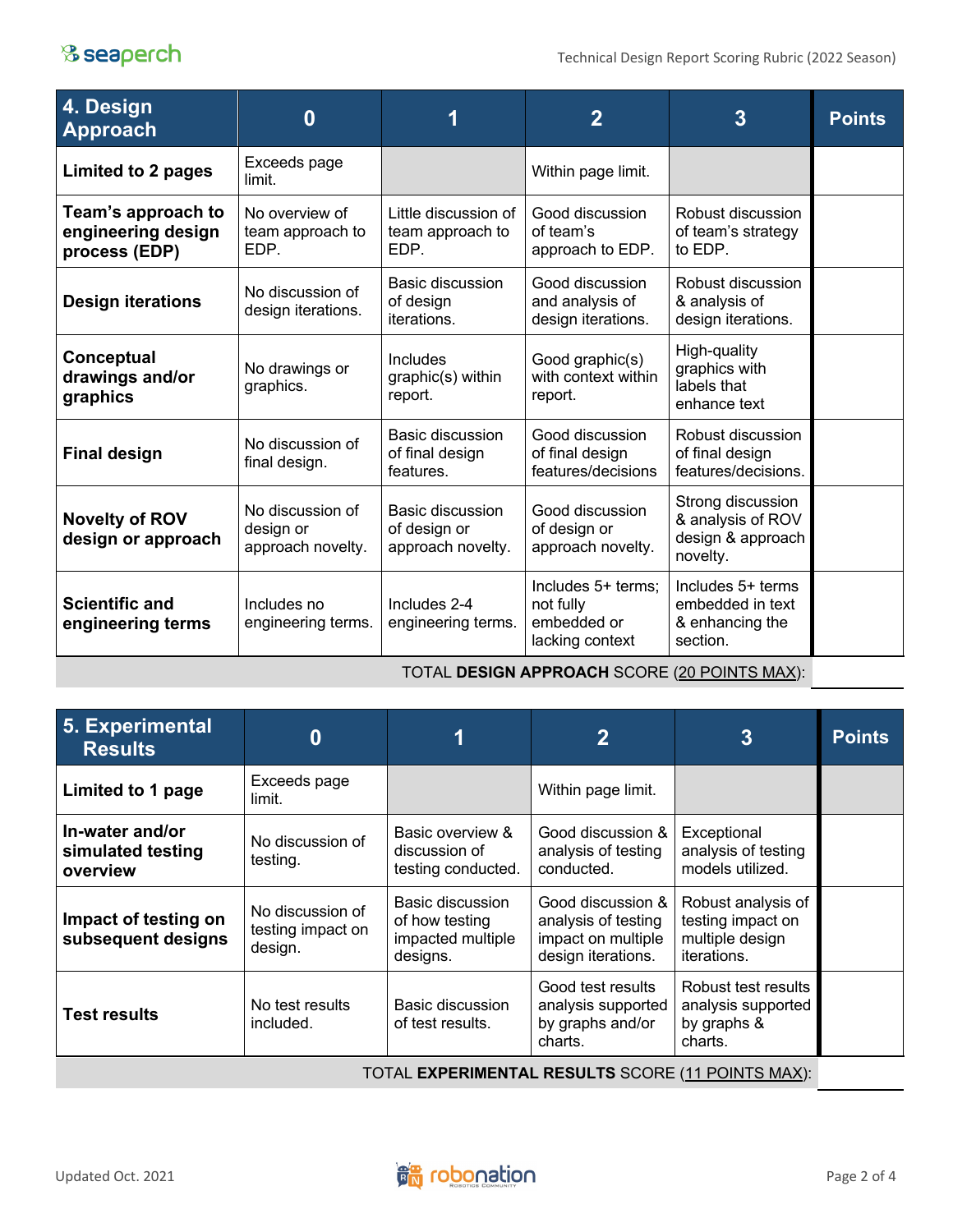### <sup>8</sup> seaperch

| 6. Reflection &<br><b>Next Steps</b>       |                                            |                                               | $\overline{\mathbf{2}}$                                  | $\overline{3}$                                          | <b>Points</b> |
|--------------------------------------------|--------------------------------------------|-----------------------------------------------|----------------------------------------------------------|---------------------------------------------------------|---------------|
| Limited to 1 page                          | Exceeds page<br>limit.                     |                                               | Within page limit.                                       |                                                         |               |
| <b>Reflection on the</b><br>design process | No reflection on<br>the design<br>process. | Basic reflection on<br>the design<br>process. | Good reflection<br>and basic design<br>process analysis. | Thoughtful design<br>process reflection<br>& analysis.  |               |
| <b>Next Steps</b>                          | No discussion of<br>next steps.            | Basic discussion<br>of next steps.            | Good overview of<br>future plans for<br>ROV and/or team. | Robust overview<br>of future plans for<br>ROV and team. |               |

TOTAL **REFLECTION & NEXT STEPS** SCORE (8 POINTS MAX):

| 7. Acknowledgements                                    |         |  |                           |  | <b>Points</b> |
|--------------------------------------------------------|---------|--|---------------------------|--|---------------|
| <b>Acknowledgement of</b>   Not included in<br>support | report. |  | Supporters<br>recognized. |  |               |
|                                                        |         |  |                           |  |               |

TOTAL **ACKNOWLEDGEMENTS** SCORE (2 POINTS MAX):

| <b>8. References</b>                          |                                |                                                      |                                                     | <b>Points</b> |
|-----------------------------------------------|--------------------------------|------------------------------------------------------|-----------------------------------------------------|---------------|
| <b>References follow</b><br><b>APA format</b> | Does not follow APA<br>format. |                                                      | Follows APA format.                                 |               |
| Includes references<br>to support report      | No references or<br>citations. | 1-3 references that are<br>cited in the report text. | 4+ references that are<br>cited in the report text. |               |

TOTAL **REFERENCES** SCORE (4 POINTS MAX):

| 9. Budget       |                       |                   | <b>Points</b> |
|-----------------|-----------------------|-------------------|---------------|
| Includes budget | Section not included. | Section included. |               |

TOTAL **BUDGET** SCORE (2 POINTS MAX):

| 10. Fact Sheet                         |                       |  |                                  | <b>Points</b> |
|----------------------------------------|-----------------------|--|----------------------------------|---------------|
| Includes fact sheet                    | Section not included. |  | Submitted in approved<br>format. |               |
| TOTAL FACT SHEET SCORE (2 POINTS MAX): |                       |  |                                  |               |